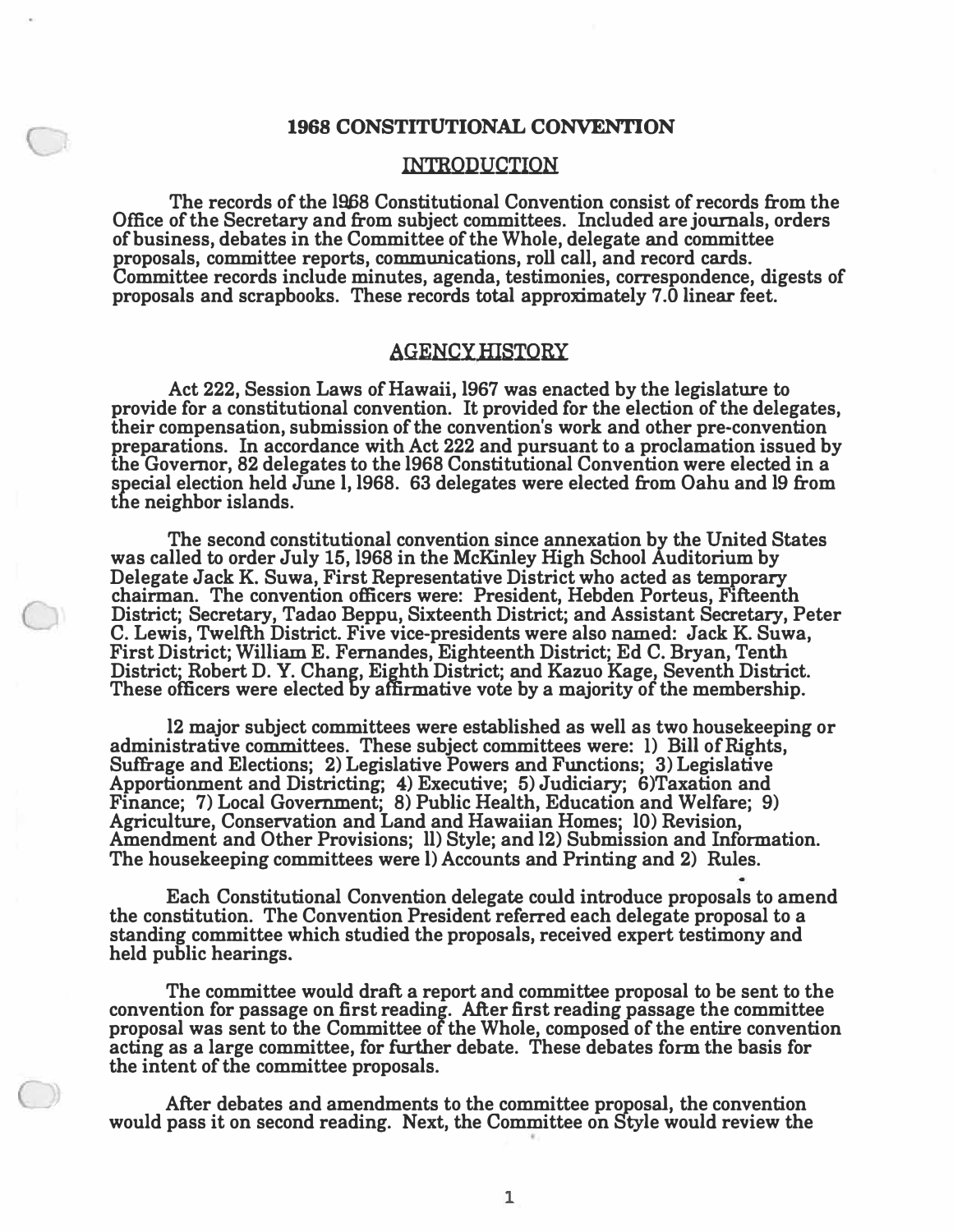**committee proposal to ensure correct and consistent grammar making any**  necessary amendments before sending it to the convention for passage on third and final reading by a majority affirmative vote. The final form of the constitution **lastly went to the Committee on Submission and Information which by resolution**  recommended the method and manner of presentation to the electorate.

**The 1968 Constitutional Convention adjourned on October 21, 1968 after 57 days of deliberations. 23 amendments were recommended by the delegates and all but one, lowering the voting age from 20 to 18, were approved by the voters in the general election of November 5, 1968.** 

**SEE ALSO:** 

**Finding Aids: Government Records Inventories Constitutional Convention 1950** 

**Subject Index: State Constitution** 

**Government Publications: Proceedine; of the Constitutional Convention of Hawaii of 1968. 'Volume I, Journal and Documents and Volume** II, **Committee of the Whole Debates** 

> **Legislative Reference Bureau Hawaii Constitutional Convention Studies, 1968. 15 volumes arranged by article numbers.**

 $\bigcirc$ 

0

Library Collection: With an Understanding Heart: Constitution Making in Hawaii. **by Norman Meller**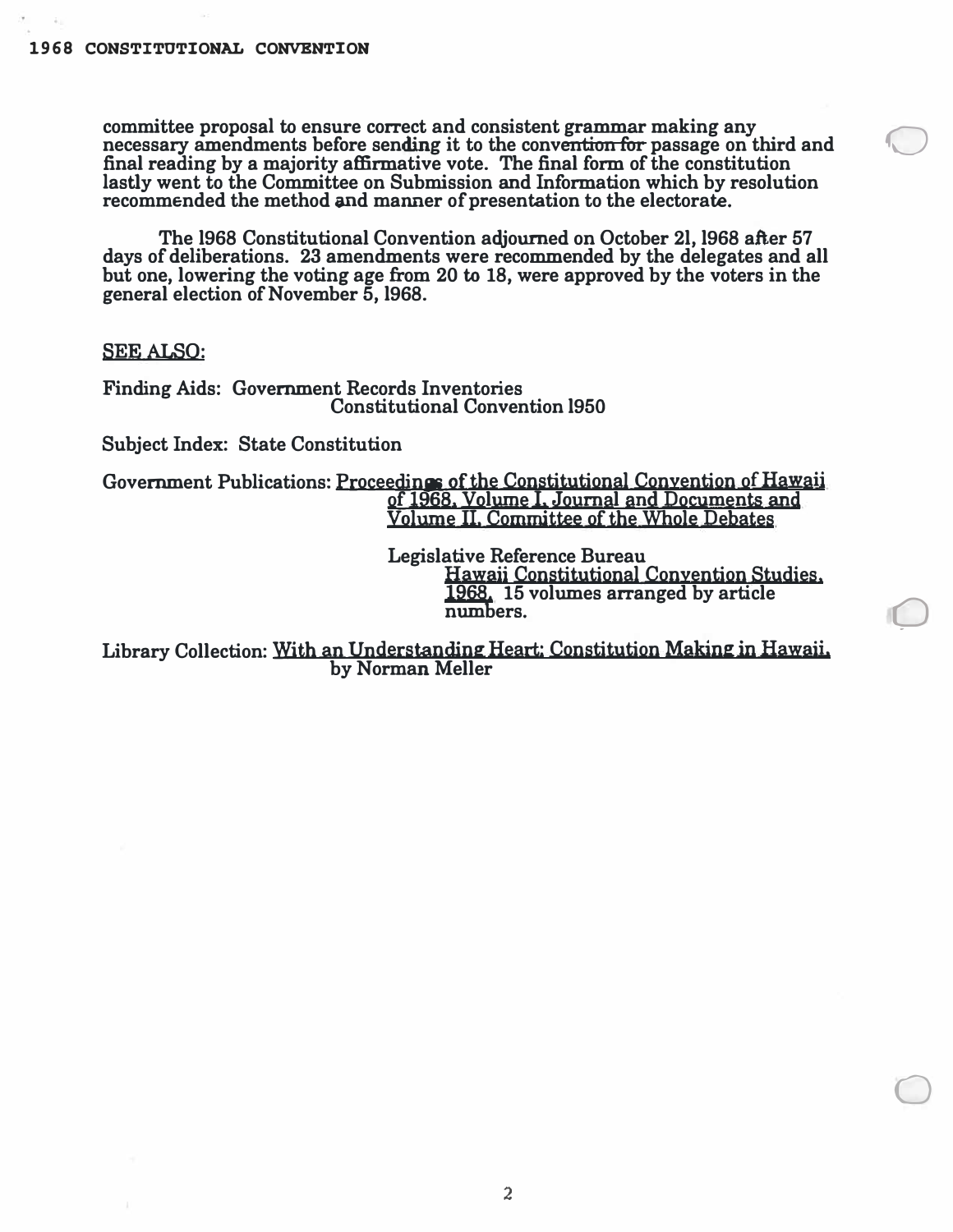C

0

### **RECORDS OF THE OFFICE OF THE SECRETARY**

**The secretary was the officer in charge of the administrative, clerical and custodial activities of the convention. He was responsible for keeping the journal of the proceedings of the Convention and under the direction of the President, preparing a calendar of business each day. The secretary preserved all proposals, committee reports, and all other records, books, documents and papers of the convention and after adjournment these were delivered to the State Archives. The duties of the secretary, except certification of official acts and documents and vouchers for the payment of convention expenses, could be delegated to the Chief Clerk.** 

#### **SERIES DESCRIPTION**

**159 CONVENTION JOURNALS. July 15 to October 21, 1968. 3.0 lin. inches. Arranged chronologically.** 

**Official record of the proceedings of the convention. Summary of all business transacted such as introduction of proposals by title and name of**  introducers; proposals acted upon; committee reports submitted and acted **upon; roll call votes and communications received. Printed in the Proceedines of the Constitutional Convention of Hawaii ofl968. Volume** I,

**Journal** and **Documents. Also available on microfilm. Use microfilm no. 67, (MFL 67), State of Hawaii Constitutional Convention 1968 Proceedines,** 

**160 ORDERS OF BUSINESS. July 16 to Sept. 24, 1968. 1.0 lin. inch. Arranged chronologically.** 

**Agenda specifying the order of consideration of subjects before the convention on a specific day.** 

**161 DEBATES IN THE COMMITTEE OF THE WHOLE. August 10 to September 16, 1968. 12.0 lin. inches.** 

**Arranged chronologically.** 

**Transcripts of debates on specific articles in the constitution. Printed in the Proceedines of the Constitutional Convention of Hawaii of 1968. Volume** II, **Committee of the Whole Debates,** 

**162 DELEGATE PROPOSALS. July 16 to August 6, 1968. 14.0 lin. inches. Arranged numerically.** 

**Form for introduction of ideas or subjects for inclusion into the constitution. Proposals were introduced by one or more delegates and could relate to a point or section of an article or to the entire constitution. Also available on microfilm. Use microfilm no. 67 {MFL 67). State of Hawaii Constitutional Convention 1968 Proceedings.** 

**163 COMMITTEE PROPOSALS. August 8 to September 14, 1968. 4.5 lin. inches. Arranged numerically.** 

**Proposal introduced by a committee in the form of an entire article encompassing only subjects under its committee jurisdiction. Includes drafts of committee proposals and record of votes in committee of the whole. Also available on microfilm. Use microfilm no. 67 (MFL 67), State** of Hawaii **Constitutional Convention 1968 Proceedings.**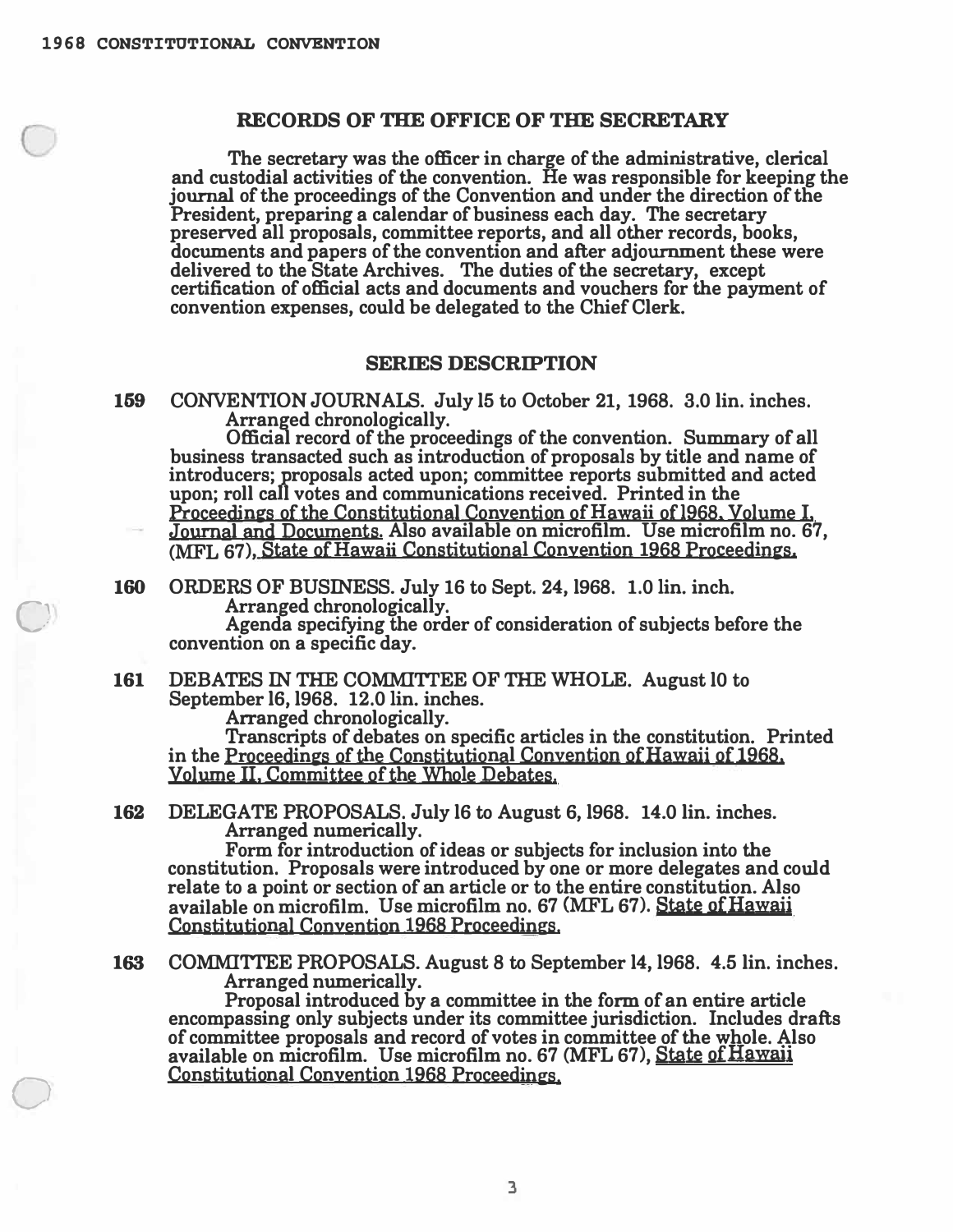*(* 

**164 RESOLUTIONS. July 15 to September 24, 1968. 1.75 lin. inches. Arranged numerically.** 

**Informal means of introduction of ideas used primarily to express appreciation to the media, the various government agencies and other deserving organizations or individuals. Adoption of convention rules and listing of committee membership are also done by resolutions. Printed in Proceedin�s of the Constitutional Convention of** Hawaii, **Volume** I. **Journal**  and **Documents. Also available on microfilm. Use microfilm no. 67 (MFL 67), State of Hawaii Constitutional Convention 1968 Proceedin�s.** 

 $\bigcirc$ 

0

**165 COMMITrEE REPORTS. 1968. 3.5 lin. inches.** 

**Arranged in the following subseries: Standing Committee Reports, Committee of the Whole Reports, and Special Committee Report.** 

**Subseries are arranged numerically.** 

**Standing Committee Reports. July 16 to September 24, 1968. 3.0 lin. inches.** 

**Written statements by the committees which set forth the findings, results and recommendations of matters referred to the committees such as proposals and resolutions.** 

**Committee of the Whole Reports. August 20 to September 17, 1968 . • 5 lin. inch.** 

**Written statements by the committee of the whole, consisting of the entire membership of the convention, after debates on particular issues. Includes minority reports for Committee Proposal Nos. I, 3 and 7 and record of votes.** 

**Special Committee Report. July 15, 1968. 1 item.** 

**Report from the Credentials Committee regarding examination of certificates of election and qualifications of delegates.** 

**Printed in Proceedin�s of the Constitutional Convention of Hawaii, Volume** I, **Journal** and **Documents. Also available on microfilm. Use microfilm no. 67 (MFL 67)t State of Hawaii Constitutional Convention 1968 Proceedin�s.** 

**166 COMMUNICATIONS.** 1968. .2 lin. inch.

**Arranged in the following subseries: Governor's Messages, Departmental Communications, Miscellaneous Communications and Petitions.** 

**Each subseries is arranged numerically.** 

**Governor's Messages. July 15 to October 21, 1968. l folder. Includes excerpts of welcome address by Governor John A. Burns opening session of the convention, authorization for signing of vouchers, and remarks by Governor Burns on signing of the constitution.** 

**Departmental Communications. July 16 to October 15, 1968. I folder.** 

**Letters of information submitted by state government agencies.**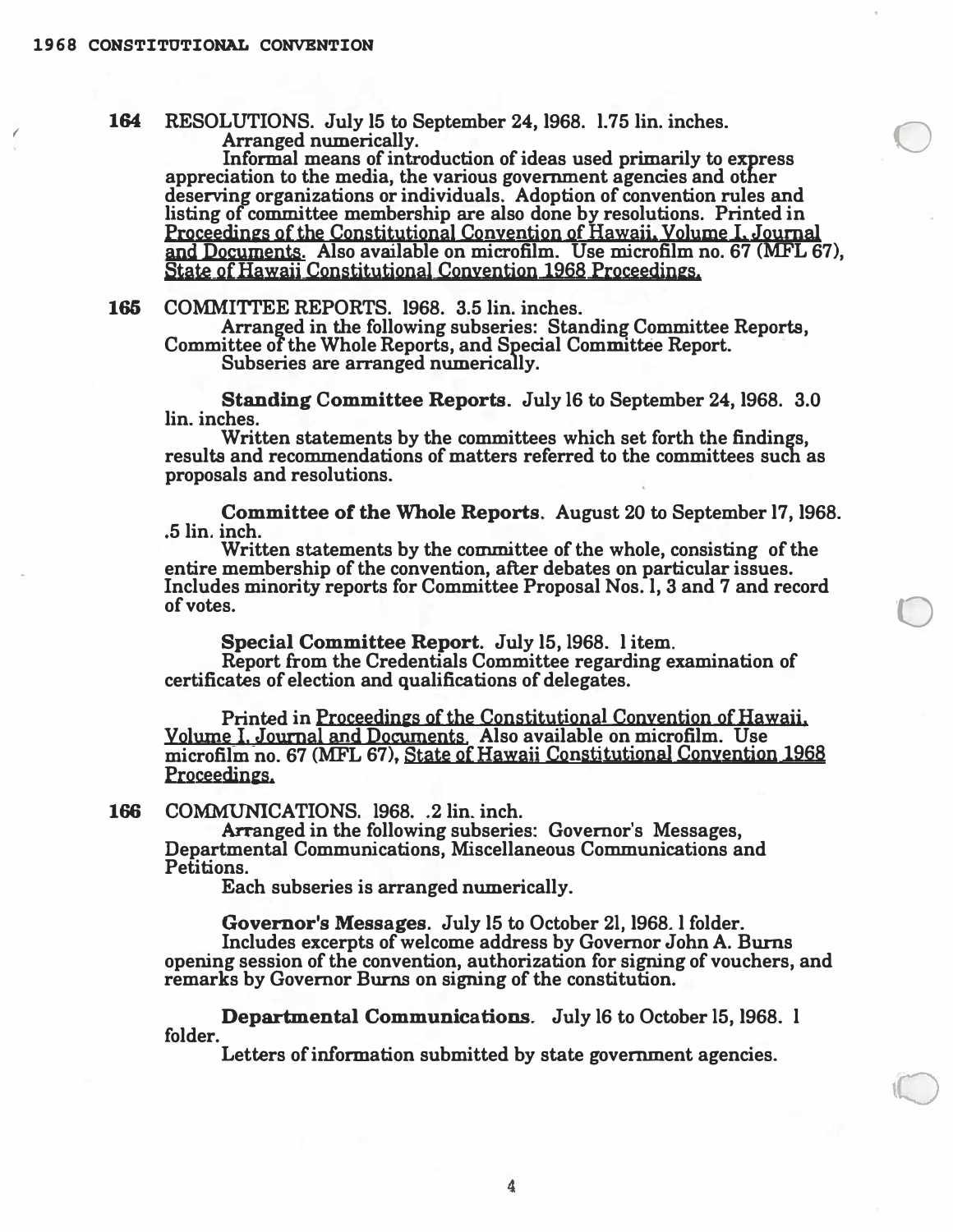*0* 

0

 $\sim$ 

D

**Miscellaneous Communications. July 15 to September 12, 1968 .. 1 lin. inch.** 

**Letters and telegrams from federal public officials, the general public and private organizations. Also policy statements with respect to Con-Con issues adopted by the Chamber of Commerce of Hawaii and messages from private individuals.** 

**Petitions. July 17 and July 29, 1968. l folder.** 

**From Citizens' Administration of Justice Foundation re: judicial system and from Hawaiian Trail and Mountain Club re: article IV, allocation**  of functions. Printed in the Proceedings of the Constitutional Convention of **Hawaii** of **1968. Volume L Journal & Documents.** 

**167 ROLL CALL. July 15 to October 21, 1968. .25 lin. inch. Arranged chronologically. Delegates' attendance sheets.** 

**168 RECORD CARDS.1968. 7.0 lin. inches.** 

**Arranged numerically by type: Proposals, Committee Proposals, Resolutions, Committee of the Whole Reports, Miscellaneous Communications, and Petitions.** 

**Records history of convention documents including name of introducer, status and disposition of documents. Also available on microfilm. Use microfilm no. 67 (MFL 67), State of** Hawaii **Constitutional Convention 1968 Proceedin�s.** 

## **169 FINAL CUMULATIVE INDEX AND STATUS OF PROPOSALS AND RESOLUTIONS. 1968. .25 lin. inch.**

**Index arranged by subject and status arranged by bill and resolution no. Includes proposal number, report nos. and disposition of proposal. Also available on microfilm. Use microfilm no. 67 (MFL 67), State of Hawaii Constitutional Convention 1968 Proceedin�s.** 

# **RECORDS OF THE STANDING COMMITTEES**

**Twelve committees were formed to investigate and hold hearings on delegate proposals. Every provision of the Constitution was addressed by at least one committee on referral by the President. Two committees, Rules and Accounts and Printing were administrative or housekeeping committees.** 

**Minimally the files consist of minutes, agenda, testimonies and digests of proposals which were summaries of proposals considered by the committee. The Committee on Legislative Apportionment and Districting also includes meeting transcripts and districting plans. The Committee on Submission and Information also includes publicity files and scrapbooks.** 

## **SERIES DESCRIPTION**

**170 RECORDS OF COMMITTEE ON ACCOUNTS AND PRINTING.1968. I folder.** 

**Arranged chronologically.** 

**Responsible for business affairs of the convention and for supervising all printing for the convention. Includes expenses of the convention.**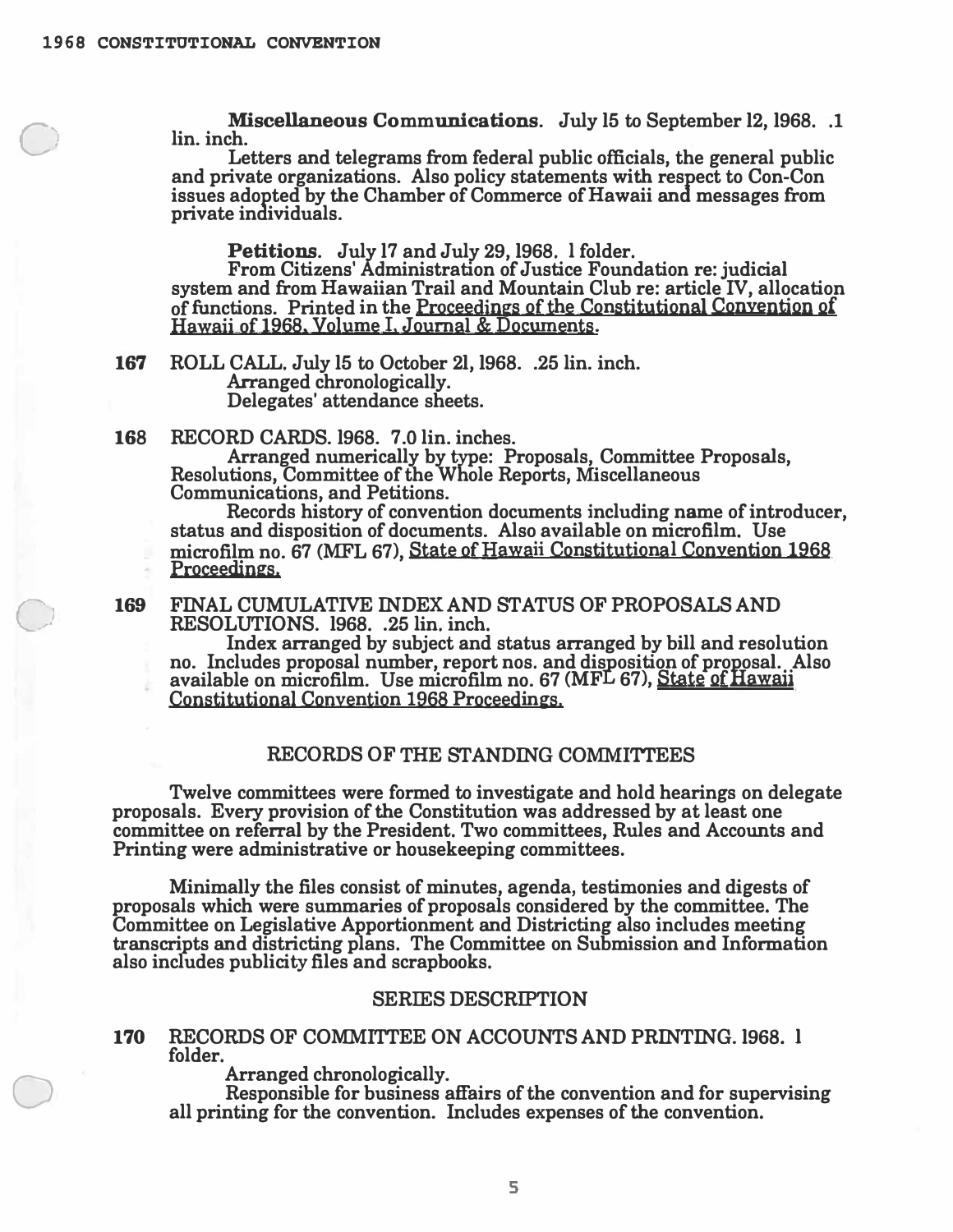**<sup>171</sup>RECORDS OF COMMITTEE ON AGRICULTURE, CONSERVATION,** 0 **LAND AND HAWAIIAN HOMES. July 30 to July 31, 1968. .5 lin. inches.**  Arranged by subject and then chronologically.

Arranged by subject and then chronologically.<br>Considered changes to the Hawaiian Homes Commission and of **conservation of resources. Includes testimonies, digests of proposals, schedule of hearings, speeches.** 

**172 RECORDS OF COMMITTEE ON BILL OF RIGHTS, SUFFRAGE AND ELECTIONS. July 18 to August 7, 1968. 3.0 lin. inches.** 

Arranged by subject and then chronologically.<br>Considered changes dealing with due process a

Considered changes dealing with due process and the freedom of speech, eminent domain, capital punishment, rights of man, and elections.<br>Also discussed initiative, referendum and recall. Includes minutes, a*g*enda Also discussed initiative, referendum and recall. Includes minutes, agenda, Also discussed initiative, referendum and recall. Includes minutes, ag<br>testimonies and petitions regarding the 18-year old vote and digests of **proposals.** 

**173** RECORDS OF EXECUTIVE COMMITTEE. July 24 to August 12, 1968. l.0 **lin. inch.** 

Arranged by subject and then chronologically.

Examined qualifications and powers of the governor, concentrations<br>executive power, and executive-legislative relations. Includes minutes, **Examined** qualifications and powers of the governor, concentration of **agenda, testimonies, and digests of proposals.** 

**174 RECORDS OF JUDICIARY COMMITTEE. July 16 to August 19, 1968. .5 lin.**  inch.<br>**2 Arranged by subject and then chronologically.**<br>**Considered judicial organization, justices' qualifications, tenure,** 

Arranged by subject and then chronologically.

**compensation, removal and appointment. Includes minutes, agenda, testimonies, memos, and digests of proposals.** 

**175 RECORDS OF COMMITTEE ON LEGISLATIVE APPORTIONMENT AND DISTRICTING. July 22 to September 11, 1968. 9.0 lin. inches.** 

**Arranged by subject and then chronologically.** 

**Prepared plans for the apportionment and districting of the state and provided for periodic future reapportionment and redistricting. Includes agenda, minutes, meeting transcripts, digests of proposals, correspondence, submissions to the committee, petitions, memos, districting plans, and maps showing proposed districts.** 

**176 RECORDS OF COMMITrEE ON LEGISLATIVE POWERS & FUNCTIONS. July 16 to August 28, 1968. 2.0 lin. inches.** 

Arranged by subject and then chronologically.<br>Considered unicameralism vs. bicameralism. s

**Consi ered unicameralism vs. bicameralism, salaries, eligibility and qualifications of legislators. Consists of minutes, agenda, testimonies, digests of proposals, subject and numerical indexes to proposals and resolutions heard by the committee, policies and procedures, report of the Citizen's Advisory Committee on Legislative Process (Hamilton Report).** 

**177 RECORDS OF COMMITTEE ON LOCAL GOVERNMENT. July 17 to August 28, 1968. .5 lin. inch.** 

Arranged by subject and then chronologically.<br>Considered structure, organization, and powers of local government. **Consists of minutes, agenda, testimonies and digests of proposals.**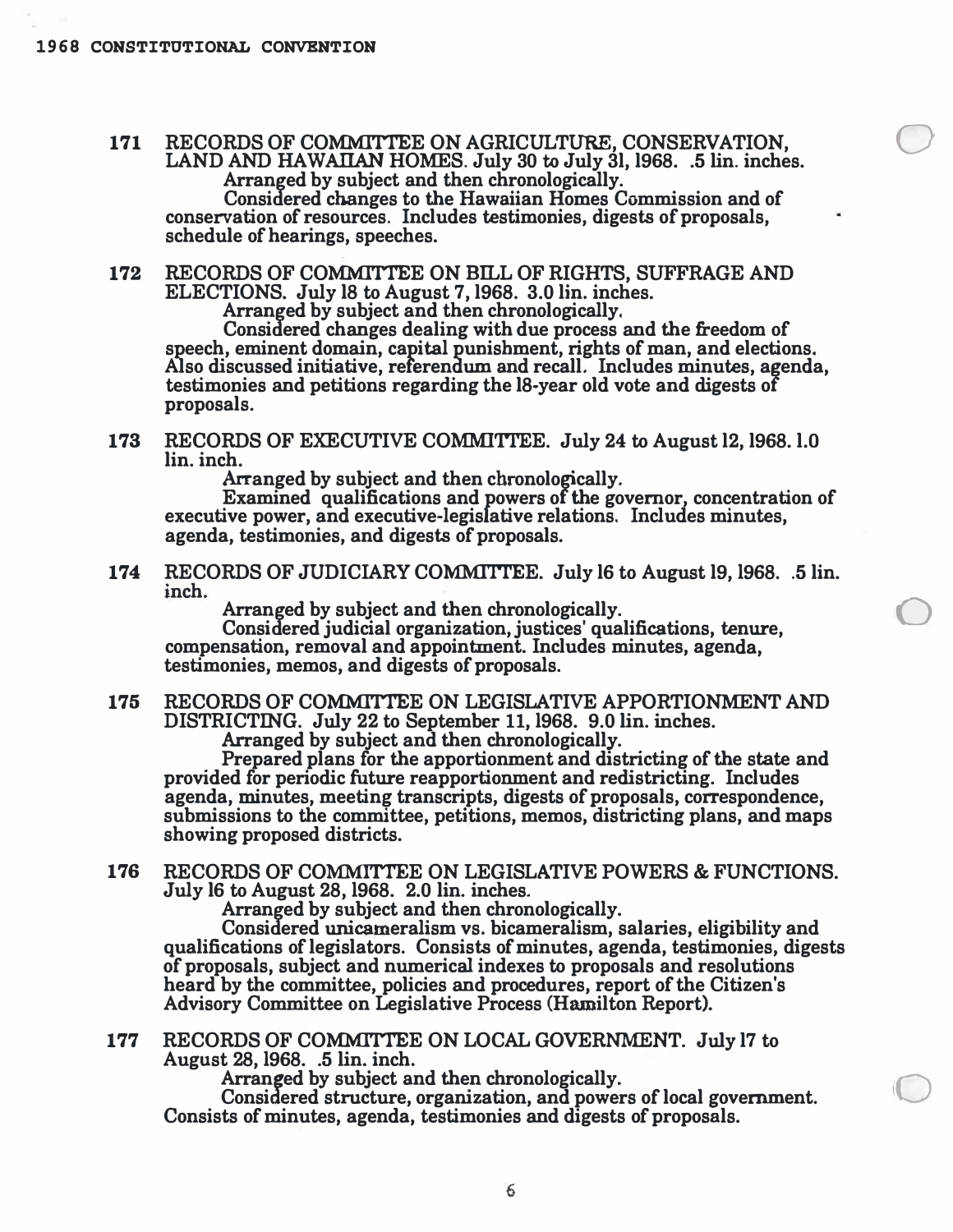C

c,

178 RECORDS OF COMMITTEE ON PUBLIC HEALTH, EDUCATION & **WELFARE; LABOR** & **INDUSTRY. July 25 to August** 21, 1968. 2.0 **lin. inches.** 

**Arranged by subject and then chronologically.** 

Discussed issues of housing, public assistance, and environmental **development and collective bargaining. Includes minutes, agenda, testimonies, digests of proposals, and record of votes by article number.** 

179 RECORDS OF COMMITTEE ON REVISION, AMENDMENT & OTHER **PROVISIONS. July** 18 **to August** 21, 1968. **1.0 lin. inch.** 

**Arranged by subject and then chronologically.** 

**Considered revisions of and amendments to the constitution. Consists of minutes, agenda, testimonies arranged by proposal no. and article no. and also by subject: code of ethics, initiative, referendum and recall and digests of proposals.** 

**180 RECORDS OF COMMI'ITEE ON RULES. July** 19 **to August 23,** 1968. I **folder.** 

**Arranged by subject and then chronologically.** 

**Responsible for changes in the rules and organization of the convention. Includes minutes and agenda.** 

**181 RECORDS OF COMMITTEE ON STYLE. July 17 to September 23,** 1968. **1.0 lin. inch.** 

**Arranged by subject and then chronologically.** 

**Reviewed and edited committee proposals to eliminate inaccuracies, repetition and inconsistencies and to arrange sections of the proposals in final order in the constitution. Consists of minutes, rules, memoranda to members of the committee.** 

**182 RECORDS OF COMMITTEE ON SUBMISSION AND INFORMATION. 12 lin. inches. 4 vol.** 

**Arranged by subject and then chronologically.** 

**Responsible for preparing and presenting to the convention for its approval, a plan of informing the electorate about proposed changes to the constitution and presenting a report outlining the convention's work. During the convention the committee kept the public informed of the convention activities by arranging for radio and newspaper coverage and preparing news releases. Includes agenda, minutes, correspondence, memos and speeches of Chairman Jaquette, and reports of hearings on Neighbor Islands. Publicity files consist of newsletters, distribution lists for weekly newsletters, speaker assignments, position papers and information about organizations and research report of survey of attitudes toward the convention. Ballot information includes samples and formats for ballots. Four oversize scrapbooks contain newspaper clippings about the constitutional convention activities.** 

**183 RECORDS OF COMMITTEE ON TAXATION & FINANCE. July 19 to September 4,** 1968. **4.0 lin. inch.** 

**Arranged by subject and then chronologically.** 

**Discussed taxing powers and debt limitations. Includes minutes, agenda, testimonies, digests of proposals, correspondence, and reports from the Office of the Legislative Auditor.** 

**7**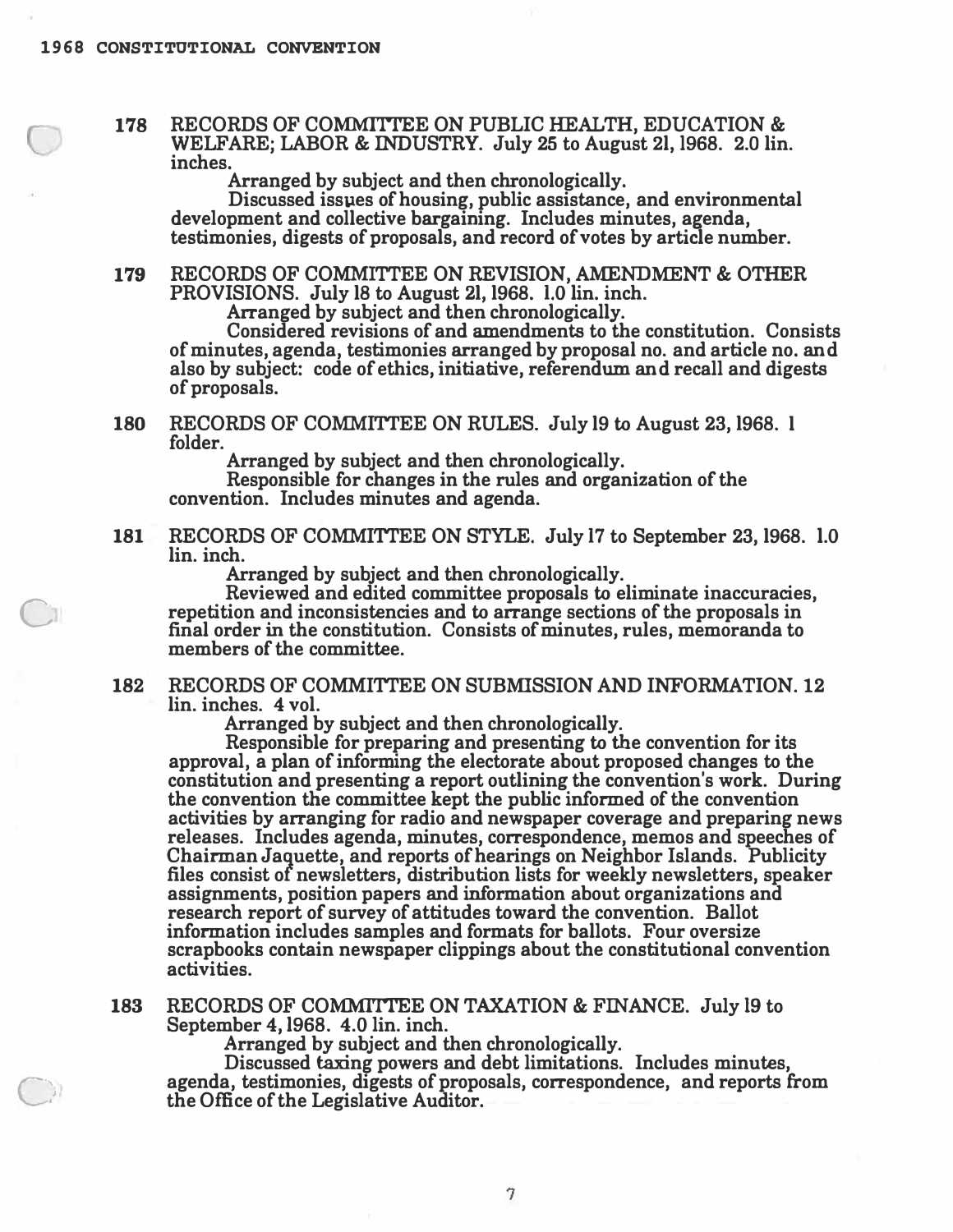**SERIES INVENTORY** 

 $\bigcirc$ 

0

0

| <u>Series</u> | Box        |                                                                                          |
|---------------|------------|------------------------------------------------------------------------------------------|
| <u>No.</u>    | <u>No.</u> | <u>Series</u>                                                                            |
| 159           |            | <b>CONVENTION JOURNALS</b>                                                               |
|               |            | July 15 to July 23, 1968                                                                 |
|               |            | <b>July 24 to August 12, 1968</b>                                                        |
|               |            | August 13 to August 28, 1968                                                             |
|               |            | September 1 to September 17, 1968                                                        |
|               |            | September 18 to October 21, 1968                                                         |
| <b>160</b>    |            | <b>ORDERS OF BUSINESS</b>                                                                |
|               |            | July 16 to September 24, 1968                                                            |
| 161           |            | DEBATES IN THE COMMITTEE OF THE WHOLE                                                    |
|               | 1          | August 10, 1968 - Legislative Powers and Functions,<br>Article III                       |
|               |            | Suffrage and Elections, Article II<br>August 14, 1968 -                                  |
|               |            | Legislative Powers and Functions,<br><b>August 15, 1968</b><br>Article III               |
|               |            | Bill of Rights, Suffrage and Elections,<br><b>August 16, 1968</b><br>ArticleII           |
|               |            | Hawaiian Home Lands, Article XI<br><b>August 20, 1968</b>                                |
|               |            | Public Health & Welfare, Article VIII<br><b>August 26, 1968</b>                          |
|               |            | <b>Executive, Article IV</b><br><b>August 29, 1968</b>                                   |
|               |            | State Boundaries, Capital, Flag,<br><b>August 30, 1968</b>                               |
|               |            | <b>Article XIII</b>                                                                      |
|               |            | Education, Article IX, Organization,<br>September 3, 1968                                |
|               |            | <b>Collective Bargaining, Article</b>                                                    |
|               |            | XII, General & Misc. Provisions,<br><b>Article XIV</b>                                   |
|               |            | September 4, 1968 Judiciary, Article                                                     |
|               | $\bf{2}$   | September 6, 1968 Legislative Powers & Functions,<br>Articles VI, Sec. 17                |
|               |            | September 7, 1968 Revisions and Amendments, Article<br>XV                                |
|               |            | September 9, 1968 Taxation & Finance, Article VI, Local<br>Government, Articles VII, XVI |
|               |            | September 10,1968 Bill of Rights, Article I                                              |
|               |            | September 11,1968 Article XV                                                             |
|               |            | September 12,1968 Legislative Apportionment &                                            |
|               |            | Districting, Articles III, XVI                                                           |
|               | $\bf{3}$   | September 13,1968 Legislative Apportionment &<br>Districting, Articles III, XVI          |
|               |            | September 14,1968 Legislative Apportionment &<br>Districting, Article XVI                |
|               |            | September 16,1968 Schedule, Article XVI                                                  |
| 162           |            | <b>DELEGATE PROPOSALS</b>                                                                |
|               | 1          | Nos. 1 to 15                                                                             |
|               |            | Nos. 16 to 30                                                                            |
|               |            | Nos. 31 to 45                                                                            |
|               |            | Nos. 46 to 60                                                                            |
|               |            | Nos. 61 to 75                                                                            |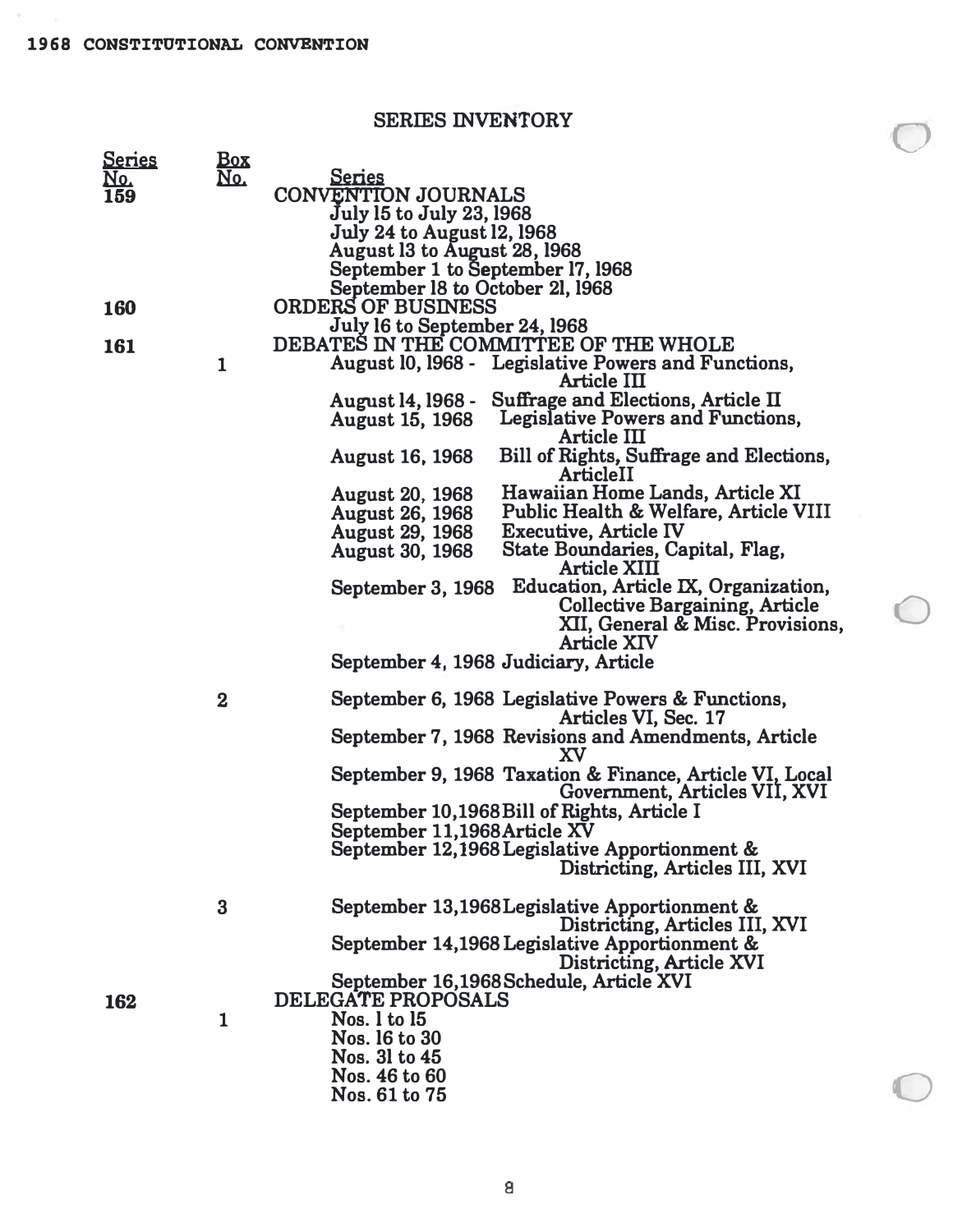| <u>Series</u><br>No.<br>162 | Box<br>No.  | <u>Series</u><br>Nos. 76 to 90<br>Nos. 91 to 105<br>Nos. 106 to 120<br>Nos. 121 to 135<br>Nos. 136 to 150<br>Nos. 151 to 165<br>Nos. 166 to 180                 |
|-----------------------------|-------------|-----------------------------------------------------------------------------------------------------------------------------------------------------------------|
|                             | $\bf{3}$    | Nos. 181 to 195<br>Nos. 196 to 210<br>Nos. 211 to 225<br>Nos. 226 to 240<br>Nos. 241 to 255<br>Nos. 256 to 270<br>Nos. 271 to 285<br>Nos. 286 to 300            |
|                             | 4           | Nos. 301 to 315<br>Nos. 316 to 325                                                                                                                              |
| 163                         | $\mathbf 1$ | <b>COMMITTEE PROPOSALS</b><br>Nos. $1$ to $2$<br>Nos. 3 to 6<br>Nos. 7 to 8<br>No. 9<br>Nos. 10 to 11<br>No. 12                                                 |
| 164                         | $\mathbf 2$ | No. 13 (2 folders)<br><b>RESOLUTIONS</b><br>Nos. 1 to 20<br>Nos. 21 to 39                                                                                       |
| 165                         | 1           | Nos. 40 to 51<br><b>COMMITTEE REPORTS</b><br><b>Standing Committee Reports</b><br>Nos. 1 to 40<br>Nos. 41 to 57<br>No. 58<br>Nos. 59 to 82                      |
|                             | $\bf{2}$    | Nos. 83 to 85<br><b>Committee of the Whole Reports</b><br>Nos. 1 to 17                                                                                          |
| 166                         |             | Special Committee Report No. 1<br>COMMMUNICATIONS<br>Governor's Messages Nos. 1-3<br>Departmental Communication No. 1<br>Miscellaneous Communications Nos. 1-11 |
| 167<br>168                  | 1           | <b>Petitions Nos. 1-2</b><br><b>ROLL CALL</b><br><b>RECORD CARDS</b><br>Proposal Nos. 1 to 40                                                                   |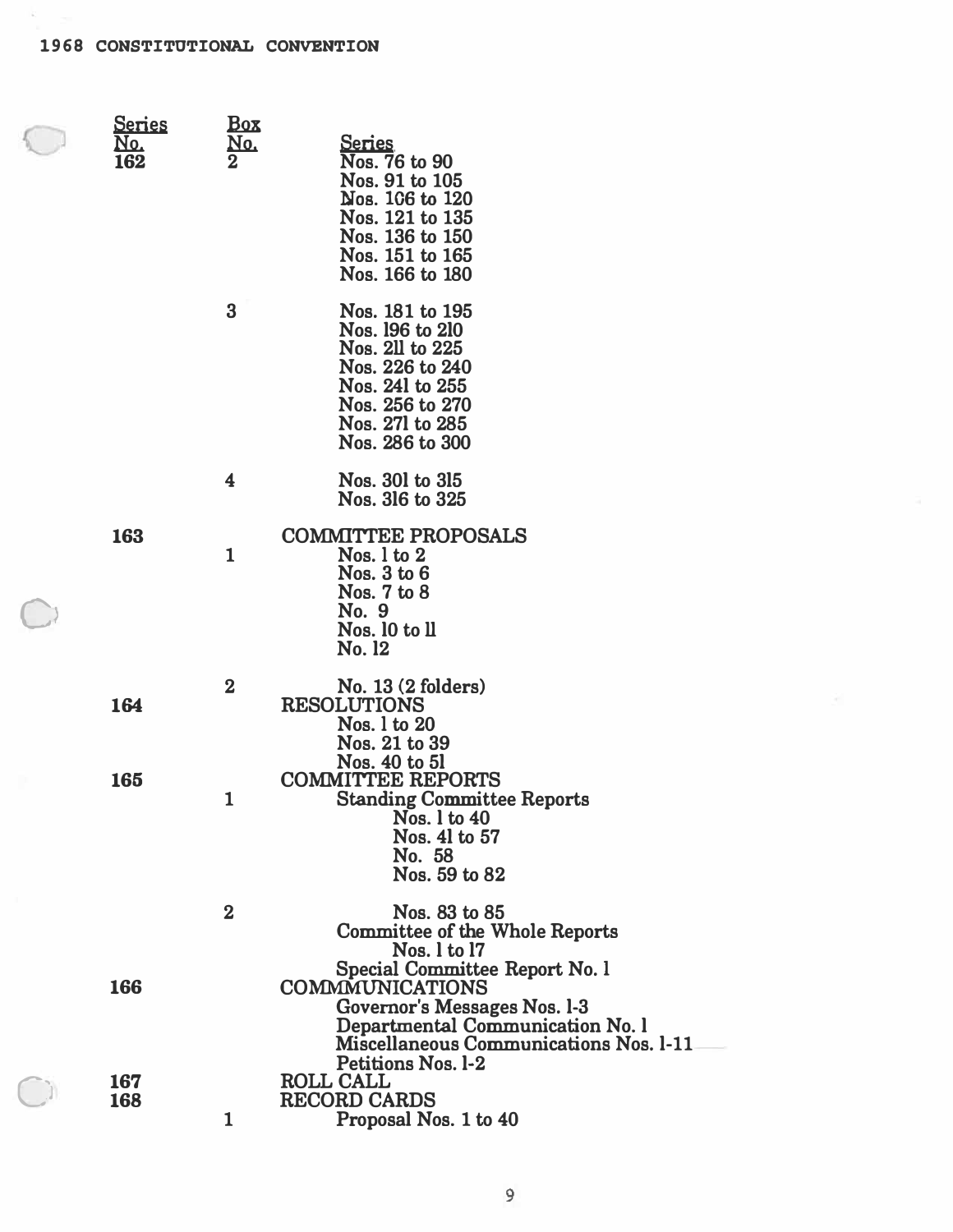| <b>Series</b><br>No. | <u>Box</u><br><u>No,</u> | <u>Series</u>                                                                                                                                                                                                                                                                             |  |
|----------------------|--------------------------|-------------------------------------------------------------------------------------------------------------------------------------------------------------------------------------------------------------------------------------------------------------------------------------------|--|
| 168                  |                          | Proposal Nos. 41 to 95<br>Nos. 96 to 150<br>Nos. 151 to 200<br>Nos. 201 to 250                                                                                                                                                                                                            |  |
|                      | $\mathbf 2$              | Nos. 251 to 305<br>Nos. 306 to 325<br>Committee Proposals Nos. 1 to 13<br>Resolutions Nos. 1 to 40<br>Nos. 41 to 51<br>Committee of the Whole Reports Nos. 1-17<br>Miscellaneous Communications Nos. 1-11<br>Petitions Nos. 1-2                                                           |  |
| 169                  |                          | FINAL CUMULATIVE INDEX AND STATUS OF PROPOSALS<br>AND RESOLUTIONS.                                                                                                                                                                                                                        |  |
|                      |                          | RECORDS OF THE STANDING COMMITTEES                                                                                                                                                                                                                                                        |  |
| <b>170</b>           |                          | RECORDS OF COMMITTEE ON ACCOUNTS AND PRINTING<br><b>Expenses of the Convention</b>                                                                                                                                                                                                        |  |
| 171                  |                          | RECORDS OF COMMITTEE ON AGRICULTURE,<br>CONSERVATION, LAND AND HAWAIIAN HOMES<br>Testimonies - July 30, 1968<br>July 31, 1968                                                                                                                                                             |  |
| 172                  |                          | <b>Digest of Proposals</b><br>Miscellaneous<br>RECORDS OF COMMITTEE ON BILL OF RIGHTS,<br><b>SUFFRAGE &amp; ELECTIONS</b><br>Agenda<br>Minutes - July 18 to August 7, 1968<br><b>Testimonies</b><br>Testimonies - 18 year old vote<br>Petitions - 18 year old vote<br>Digest of Proposals |  |
| 173                  |                          | RECORDS OF EXECUTIVE COMMITTEE<br>Agenda<br>Minutes & Testimonies - July 24, 1968<br><b>July 29, 1968</b><br>July 31, 1968<br><b>August 5, 1968</b><br><b>August 6, 1968</b><br><b>August 8, 1968</b><br><b>August 12, 1968</b>                                                           |  |
| 174                  |                          | Digest of Proposals<br>RECORDS OF JUDICIARY COMMITTEE<br>Agenda<br><b>Minutes</b><br><b>Testimonies</b><br><b>Memos</b>                                                                                                                                                                   |  |
|                      |                          | <b>Digest of Proposals</b><br>Miscellaneous                                                                                                                                                                                                                                               |  |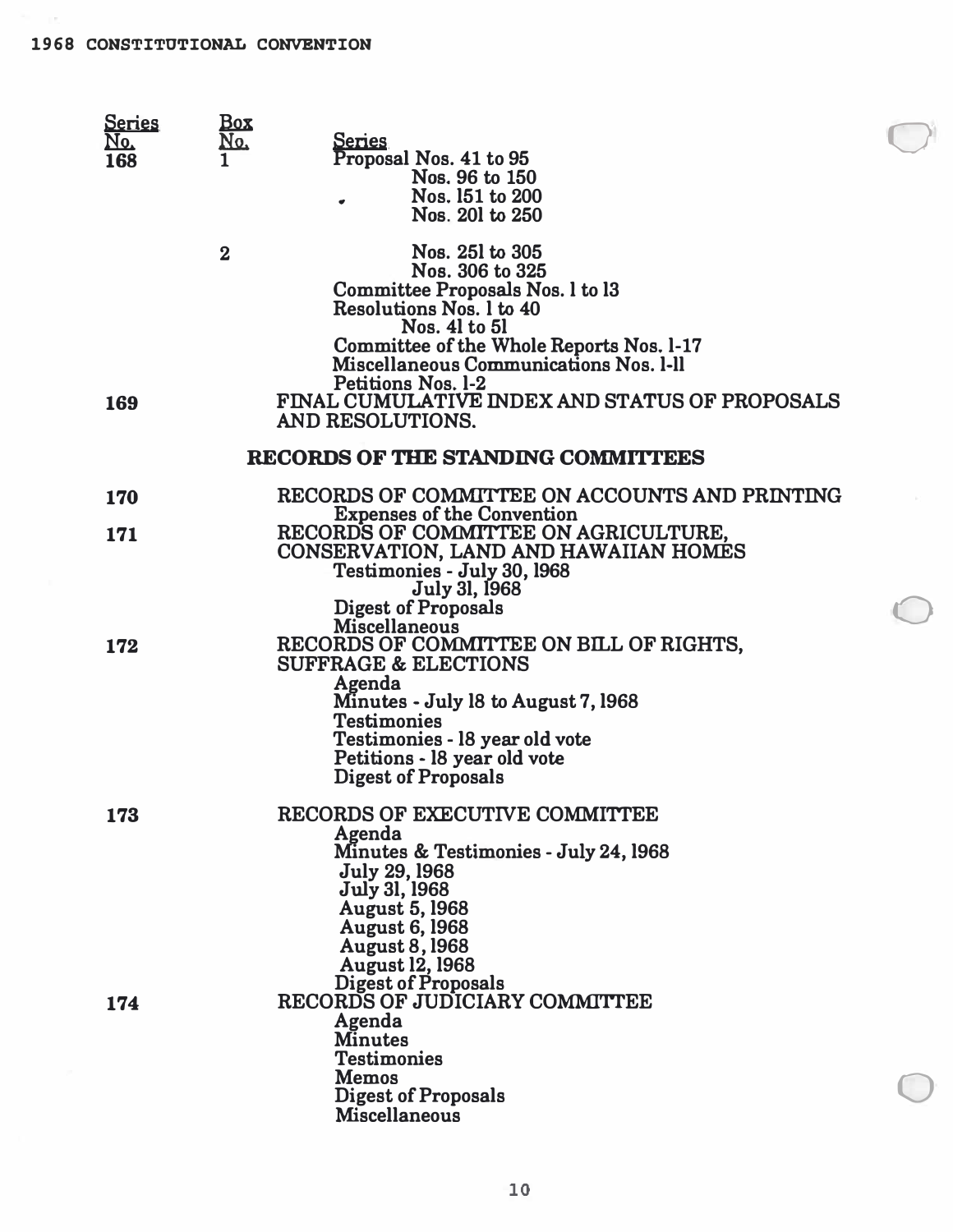$\infty$  . <br> . <br> : 50

| <u>Series</u><br>No.<br>175 | <u>Box</u><br><u>No.</u> | <u>Series</u><br>RECORDS OF COMMITTEE ON LEGISLATIVE                                                                                                                                                                                                                                                                                                                                                                                          |
|-----------------------------|--------------------------|-----------------------------------------------------------------------------------------------------------------------------------------------------------------------------------------------------------------------------------------------------------------------------------------------------------------------------------------------------------------------------------------------------------------------------------------------|
|                             | 1                        | <b>APPORTIONMENT &amp; DISTRICTING</b><br>Agenda                                                                                                                                                                                                                                                                                                                                                                                              |
|                             |                          | <b>Minutes - July 25, 1968</b><br>Meeting Transcripts - July 22-24, July 29-31                                                                                                                                                                                                                                                                                                                                                                |
|                             |                          | <b>August 1, 5, 6</b>                                                                                                                                                                                                                                                                                                                                                                                                                         |
|                             | $\mathbf 2$              | August 7, 8<br><b>August 13, 15</b><br>August 16, 17<br><b>August 19-21</b><br><b>August 22</b><br><b>August 23</b><br><b>August 24</b><br><b>August 26</b><br><b>August 27</b><br><b>August 28</b><br><b>August 29</b>                                                                                                                                                                                                                       |
|                             |                          | <b>August 30</b>                                                                                                                                                                                                                                                                                                                                                                                                                              |
|                             |                          | September 4<br>September 7                                                                                                                                                                                                                                                                                                                                                                                                                    |
|                             |                          | September II                                                                                                                                                                                                                                                                                                                                                                                                                                  |
|                             | 3                        | <b>Petitions</b><br>Statements - Public hearing held September 7, 1968,<br><b>Hawaii County</b>                                                                                                                                                                                                                                                                                                                                               |
|                             |                          | Memoranda<br><b>Digest of Proposal</b><br>lst Draft of Committee Report with Provisions for<br>Minimum Representation - August 30, 1968<br>Preliminary working draft: Article III, Sections 1-4<br>Districting Plans: Hawaii, Kauai, Maui, Oahu<br>Hawaii Districting Plan (As approved in the Hawaii<br>Tribune Herald)<br>Cases before U.S. Supreme Court and U.S. District Court<br>re: reapportionment from the Supreme Court<br>Reporter |
|                             |                          | Submissions from the Chamber of Commerce of Hawaii<br>and City and County of Honolulu Submissions from<br>the Department of Planning and Economic<br>Development                                                                                                                                                                                                                                                                              |
|                             |                          | Attorney General's Opinion No. 68-23 (Conflict between<br>Proposals; Possibility of Ratification of<br>Reapportionment Plan by both Legislature and<br><b>Constitutional Convention</b> )<br>Exhibit A - Original working model of the constitution<br>from the Style Committee                                                                                                                                                               |
| 176                         |                          | RECORDS OF COMMITTEE ON LEGISLATIVE POWERS &<br><b>FUNCTIONS</b><br>Agenda<br>Minutes - July 16 to August 28                                                                                                                                                                                                                                                                                                                                  |

 $\tilde{\mathcal{A}}$ 

 $\bar{\kappa}$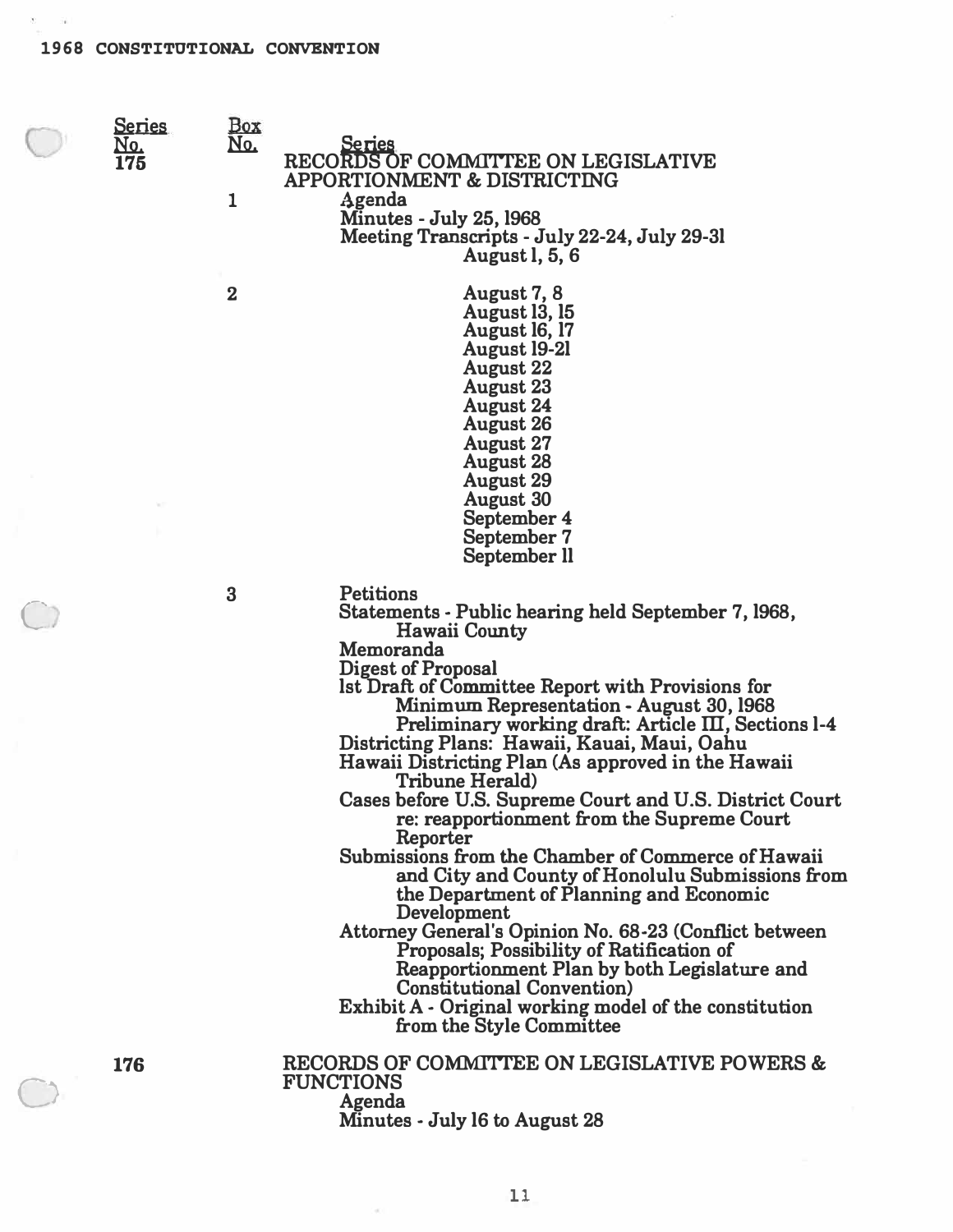$\sim$ 

| <b>Series</b> | <u>Box</u>   |                                                                         |  |
|---------------|--------------|-------------------------------------------------------------------------|--|
| No.           | No.          | <u>Series</u>                                                           |  |
| 176           |              | <b>Testimonies</b>                                                      |  |
|               |              | <b>Digests of Proposals</b>                                             |  |
|               |              | Subject Index to Proposals and Resolutions Heard by the<br>Committee    |  |
|               |              | Numerical Index to Proposals and Resolutions Heard by                   |  |
|               |              | the Committee                                                           |  |
|               |              | <b>Status of Proposals Referred to the Committee</b>                    |  |
|               |              | Report of the Citizens' Advisory Committee on Legislative               |  |
|               |              | <b>Process (Hamilton Report)</b>                                        |  |
| 177           |              | RECORDS OF COMMITTEE ON LOCAL GOVERNMENT                                |  |
|               |              | Agenda                                                                  |  |
|               |              | Minutes - July 17 to August 28                                          |  |
|               |              | <b>Testimonies</b>                                                      |  |
|               |              | Digest of Proposals<br>RECORDS OF COMMITTEE ON PUBLIC HEALTH,           |  |
| 178           |              |                                                                         |  |
|               | 1            | EDUCATION & WELFARE; LABOR & INDUSTRY<br>Agenda                         |  |
|               |              | Minutes - July 25 to August 21                                          |  |
|               |              | <b>Testimonies - Collective Bargaining (2 folders)</b>                  |  |
|               |              | - Education                                                             |  |
|               |              |                                                                         |  |
|               | $\mathbf 2$  | - Higher Education                                                      |  |
|               |              | - Public Health and Welfare                                             |  |
|               |              | <b>Digest of Proposals</b>                                              |  |
|               |              | <b>Record of Votes</b><br>RECORDS OF COMMITTEE ON REVISION, AMENDMENT & |  |
| 179           |              | <b>OTHER PROVISIONS</b>                                                 |  |
|               |              | Agenda                                                                  |  |
|               |              | Minutes - July 18 to August 21                                          |  |
|               |              | Testimonies by Proposal No. and Article No.                             |  |
|               |              | <b>Testimonies - Code of Ethics</b>                                     |  |
|               |              | Initiative, Referendum & Recall                                         |  |
|               |              | <b>Digest of Proposals</b>                                              |  |
| <b>180</b>    |              | RECORDS OF COMMITTEE ON RULES                                           |  |
|               |              | Agenda                                                                  |  |
| 181           |              | Minutes - July 19 and July 23<br>RECORDS OF COMMITTEE ON STYLE          |  |
|               |              | Minutes - July 17 to September 23, 1968                                 |  |
|               |              | Rules                                                                   |  |
|               |              | Memoranda to Members of the Committee                                   |  |
| 182           |              | RECORDS OF COMMITTEE ON SUBMISSION AND                                  |  |
|               |              | <b>INFORMATION</b>                                                      |  |
|               | $\mathbf{1}$ | Agenda                                                                  |  |
|               |              | Minutes - July 19 to September 23                                       |  |
|               |              | Minutes of the Sub-committee dated August 27 and 29                     |  |
|               |              | Correspondence of Chairman John Jaquette                                |  |
|               |              | Speeches by Chairman John Jaquette                                      |  |
|               |              | Reports of Hearings held on Neighbor Islands<br><b>Publicity Files</b>  |  |
|               |              | Correspondence of Edward Joesting, information officer                  |  |
|               |              | <b>Public Information Program</b>                                       |  |
|               |              |                                                                         |  |

 $\langle \, e \, \rangle$